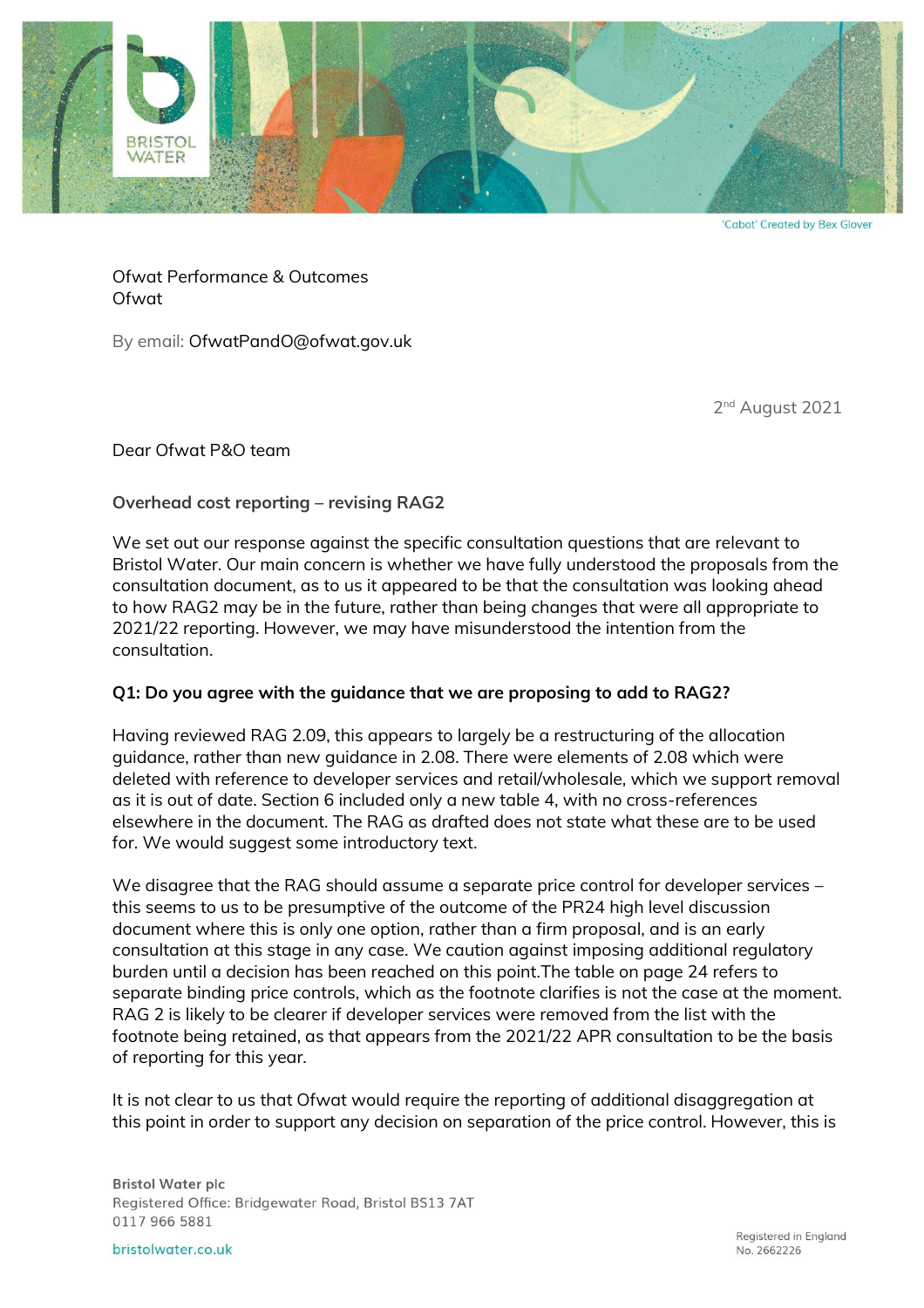

'Cabot' Created by Bex Glover

one point on which further clarification would be helpful, as we would be more supportive of this proposal if it were clearly required as part of PR24 preparations.

The cost allocation guidance would similarly then not include developer services at this stage, which is not currently a separate price control, or subject to cost allocation drivers as the draft RAG 2.09 appears to suggest in the other RAGs.

As it stands Table 3 of RAG 2.09 includes possible cost drivers to developer services (e.g. for billing and bad debt), which would not apply to developer services, or describe a split between measured and unmeasured customer types which is also not relevant. We do not think just adding in developer services as a column to table 3 works for the proposed RAG 2.09, as it reduces clarity and does not provide meaningful guidance. The consultation does not consider or ask what drivers might be needed for developer services – in our view these are currently directly identified or allocated costs for charges, such as for billing etc.

It may be that there are allocation issues that will arise from Ofwat's developer services information request in January 2021, but as the results have not yet been published we do not have sufficient visibility in order to respond. In addition, we cannot see the link between this consultation and the separate developer services information consultation which looked at a project cost level. It may be better to revisit this guidance when there is clarity on the approach, as currently it is not clear, other than the allocation of regulatory costs, that there are any changes to developer services for 2021/22 arising from RAG 2.09 that are necessary.

## **Q2. Are the 'general and support' categories carried over from RAG 2.08 still appropriate? If not then what should we use instead?**

These carried over general and support categories remain relevant and appropriate for the guidance. We do not have any alternatives to suggest.

## **Q3. Are there any areas that we have not covered by these proposals that we should?**

We agree with the principle that an element of regulatory costs should be allocated to developer services. We are not convinced that it needs to be applied in practice for the purposes of developer services markets as the cost exists as part of network plus activities and is not something that should be recovered through charges to developers, reflecting the mix of contestable and non-contestable with network reinforcement costs.

In addition, if we were to apply for market purposes, it is not clear, given that developer services applies to both water and wastewater, why 1/6<sup>th</sup> of regulation costs would be allocated to developer services for a water only company, and  $1/10<sup>th</sup>$  for a water and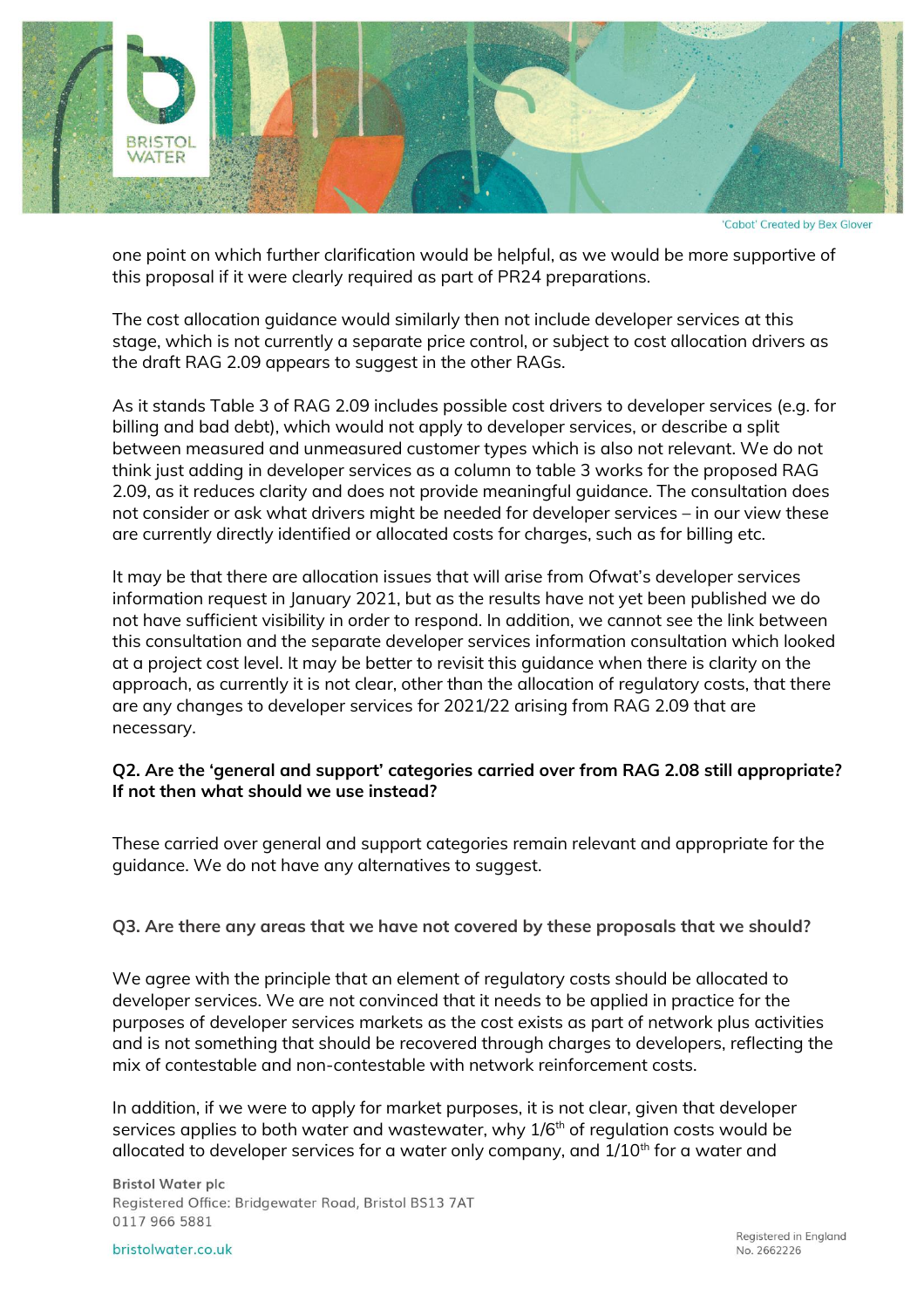

'Cabot' Created by Bex Glover

sewerage company – this appears to assume little or no incremental developer service costs for the wastewater element which we consider is unlikely to be the case.

We would expect the proportional allocation to more closely reflect the relative level of cost and revenue of developer services compared to the overall business, which would suggest an allocation nearer to 5% in our case. Whilst the recent level of consultations and information requirements has caused a higher proportion of regulatory time to be spent on developer services issues, we would not expect this to be the case in future once the regulatory approach is finalised. At this level, the cost may be too low to require allocation to this level of granularity.

Whilst this change could be made now, given the uncertainty we identify with the rest of the proposed RAG 2.09, we would suggest revisiting why this change is needed and the level of regulation costs that should apply. It may be better to consider the form of regulation (as per the PR24 consultation options, which are not definitive at this stage) before making this change.

**Q4**. **For 2021-22 we are considering asking companies to report costs on both their existing approach and the new approach so that we can understand the impact that this has on the allocation of costs across controls. Would you agree with this approach? If not then how could we assess the impact of this in advance of the PR24 business plan submissions?**

We disagree with the burden of reporting on the basis of both the existing approach and the new approach, on the grounds that it is not clear from the draft RAG 2.09 what the proposed approach is. It would be reasonable for the published accounting separation methodology to set out the approach used, and provide commentary to changes from previous years. There could be a materiality to understand the changes. However, as we set out in the answer to Q1, as currently drafted the RAG is not clear as there is only a table 4 in RAG 2.09, and no guidance as to what these are to be used for.

The same challenge also applies to table 4 as table 3 with respect to the addition of developer services. For instance, it is not possible to allocate cumulo rates by gross MEA values – presumably this means this is N/A in practice, although there may be other approaches that could be taken. In our view, no allocation is required for developer services / new connections functions, but might be for activity delivery functions. As it stands, there is no consideration of what drivers are appropriate for the different elements of developer services to make the guidance workable.

Our suggestion is that this topic is revisited once the PR24 consultation responses have been considered and the developer services future market, including conclusions following the request for information are published. At the moment, we do not have sufficient information to respond with what developer services allocation guidance may be useful. As this is not